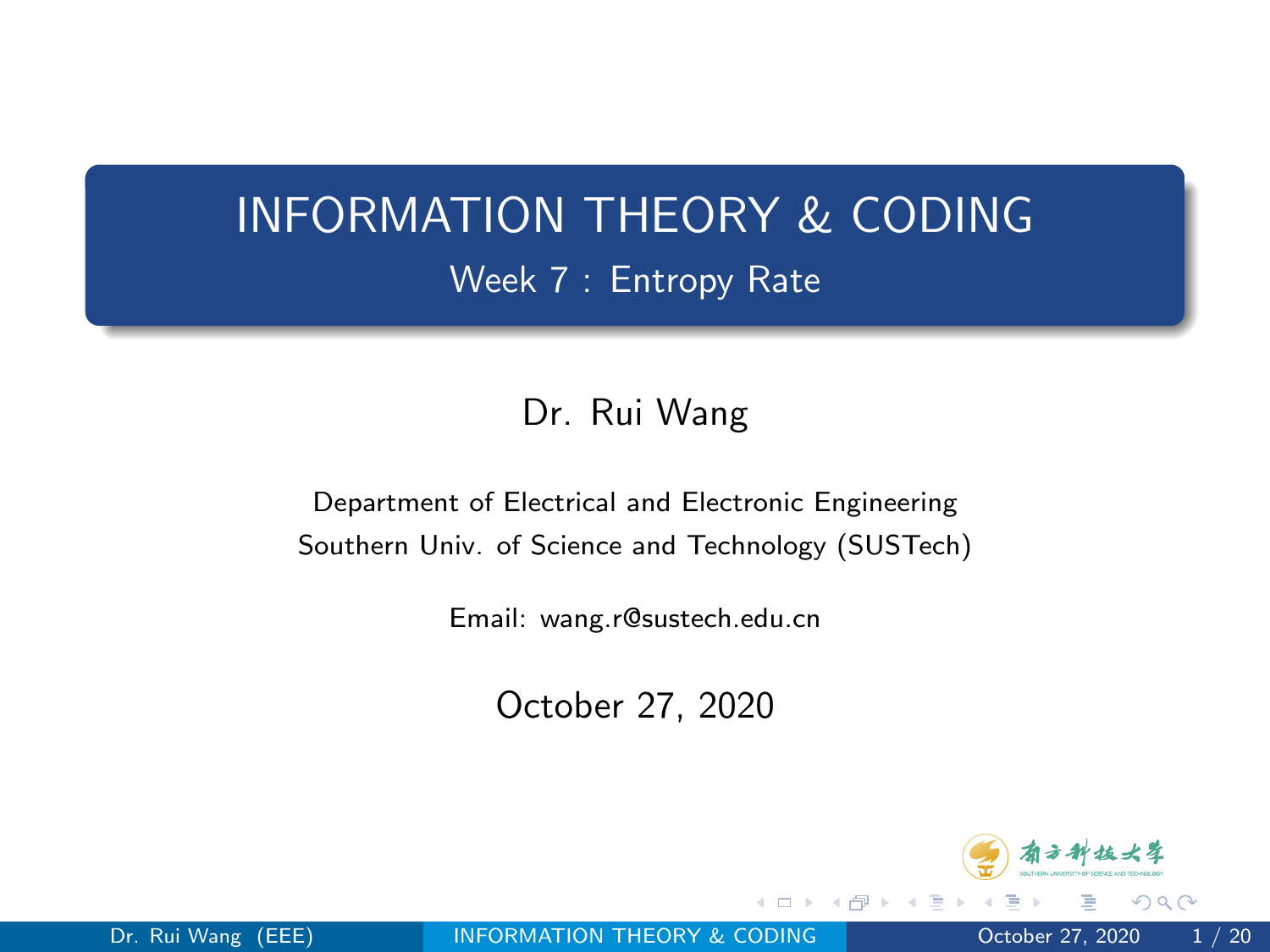McMillan inequality

Uniquely decodable codes  $\Leftrightarrow \sum D^{-\ell_i} \leq 1$ .

Huffman code

$$
L^* = \min_{\sum D^{-\ell_i} \le 1} \sum p_i \ell_i
$$
  

$$
H_D(X) \le L^* < H_D(X) + 1.
$$



4 **EL F** 

 $QQ$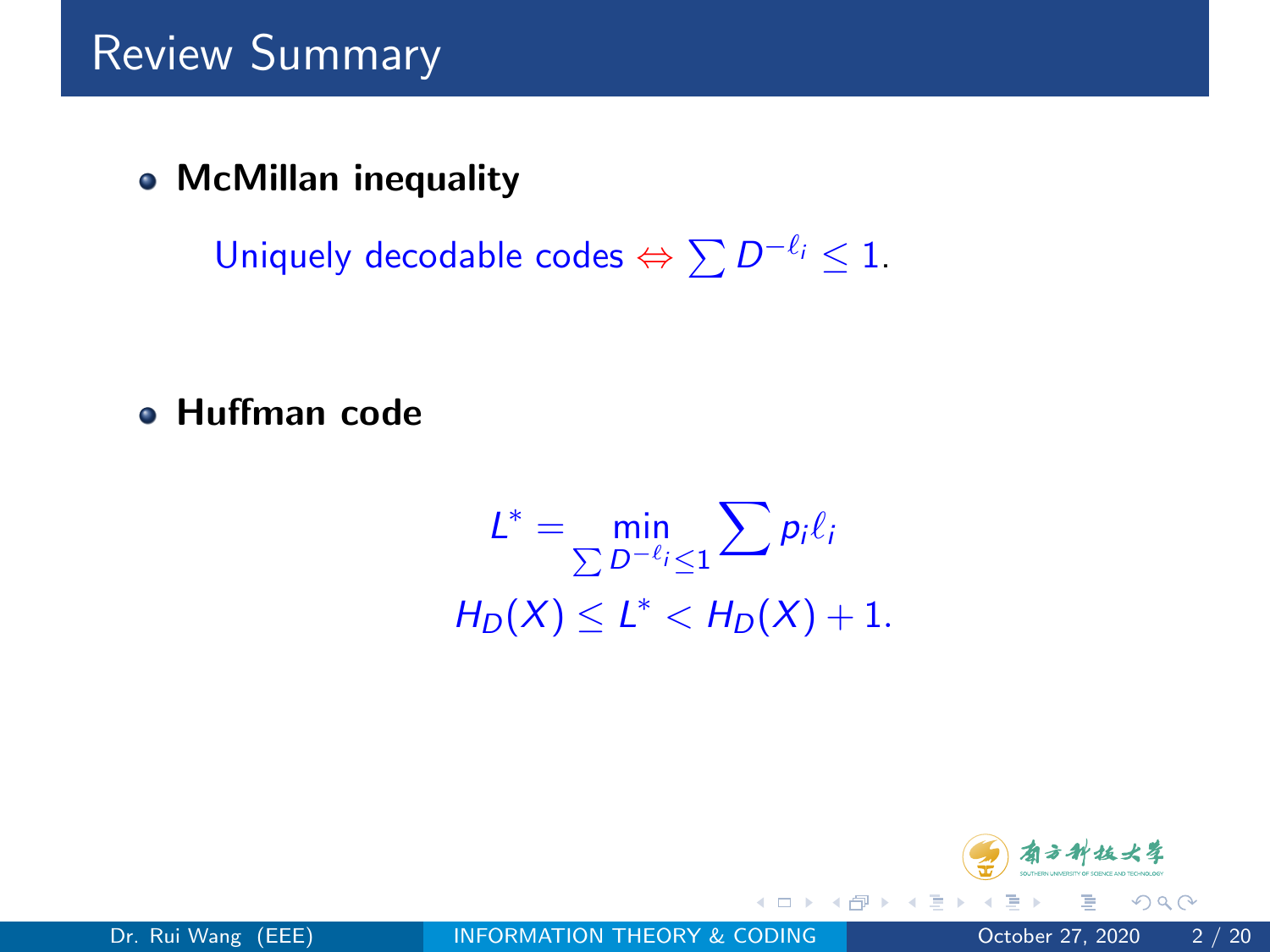- On average,  $nH(X) + 1$  bits suffices to describe *n* i.i.d. random variables. But what if the random variables are dependent?
- Markov Chain: a simplest way to model the correlations among random variables in a stochastic process.
- **Entropy Rate:** average number of bits suffices to describe one random variable in a stochastic process.

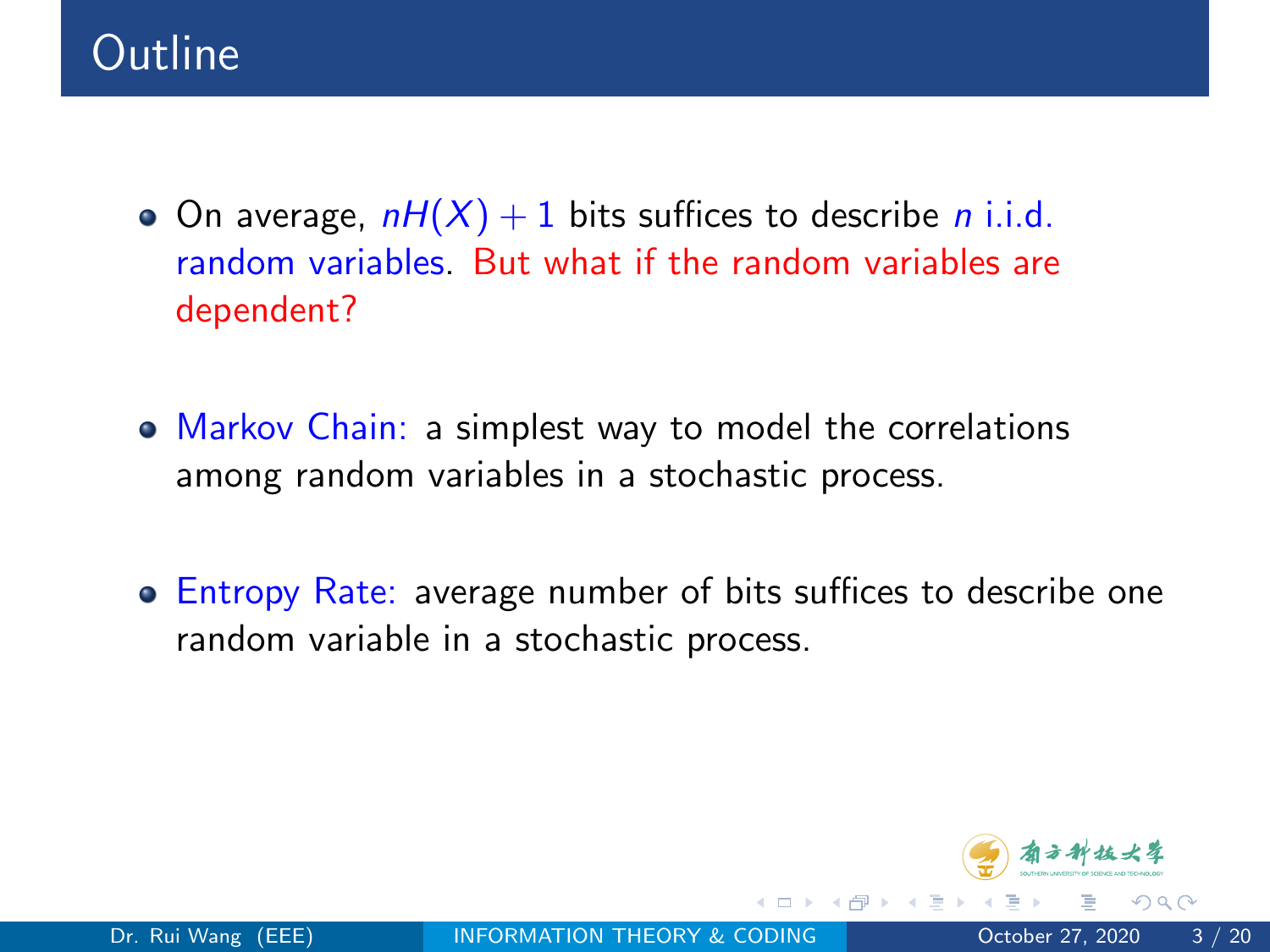### How to Model Dependence: Markov Chains

• A stochastic process  $\{X_i\}$  is an indexed sequence of random variables  $(X_0, X_1, \ldots)$  characterized by the joint PMF  $p(x_1, x_2, \ldots, x_n)$ , where  $(x_1, x_2, \ldots, x_n) \in \mathcal{X}^n$  for  $n = 0, 1, \ldots$ .

#### Definition

A stochastic process is said to be stationary if the joint distribution of any subset of the sequence of random variables is invariant with respect to shifts in the time index, i.e.,

$$
Pr[X_1 = x_1, X_2 = x_2, ..., X_n = x_n]
$$
  
= 
$$
Pr[X_{1+\ell} = x_1, X_{2+\ell} = x_2, ..., X_{n+\ell} = x_n]
$$

for every *n* and every shift  $\ell$  and for all  $x_1, x_2, \ldots, x_n \in \mathcal{X}$ .

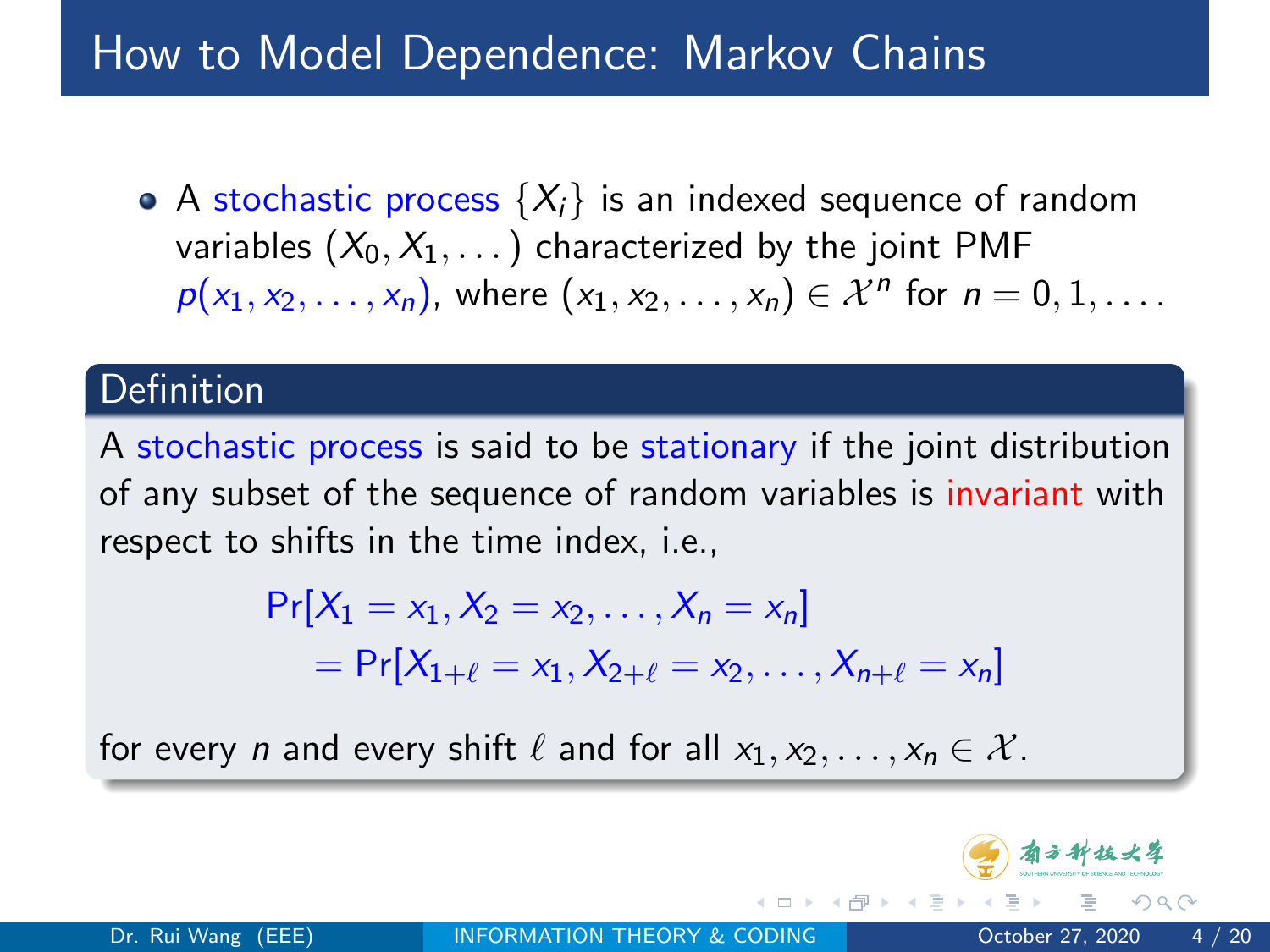### Markov Chains

#### **Definition**

A discrete stochastic process  $X_1, X_2, \ldots$  is said to be a Markov chain or a Markov process if for  $n = 1, 2, \ldots$ ,

$$
\Pr[X_{n+1} = x_{n+1} | X_n = x_n, X_{n-1} = x_{n-1}, \dots, X_1 = x_1]
$$
  
= 
$$
\Pr[X_{n+1} = x_{n+1} | X_n = x_n]
$$

for all  $x_1, x_2, \ldots, x_n, x_{n+1} \in \mathcal{X}$ .

In this case, the joint PMF can be written as

 $p(x_1, x_2, \ldots, x_n) = p(x_1)p(x_2|x_1)p(x_3|x_2)\cdots p(x_n|x_{n-1}).$ 

Hence, a Markov chain is completely characterized by initial distribution  $p(x_1)$  and transition probabilities  $p(x_n|x_{n-1})$ ,  $n = 2, 3, 4, ...$ 

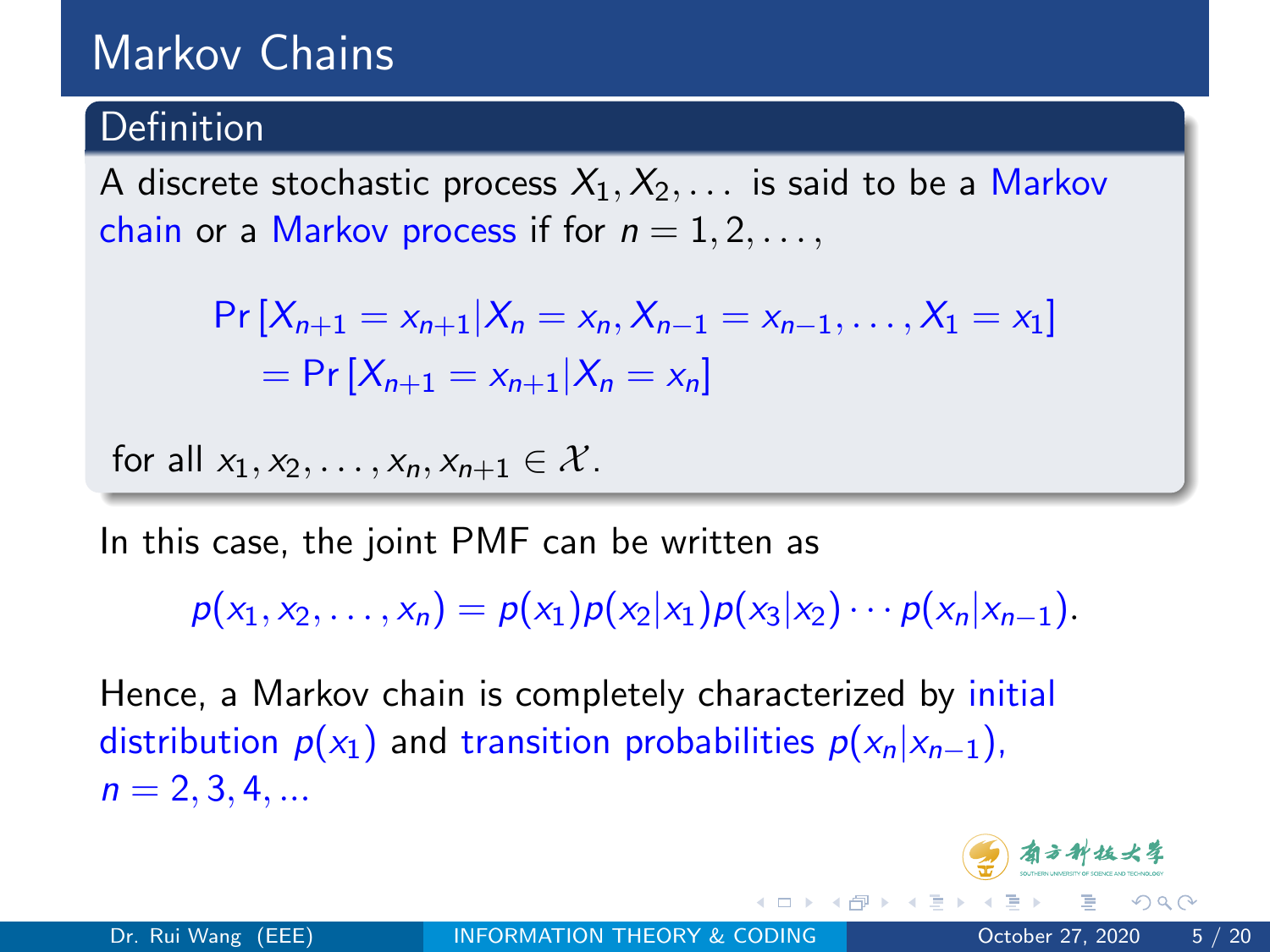# Markov Chains

#### Definition

The Markov chain is called time invariant if the transition probability  $p(x_{n+1}|x_n)$  does NOT depend on *n*, i.e., for  $n = 1, 2, \ldots,$  $Pr[X_{n+1} = b | X_n = a] = Pr[X_2 = b | X_1 = a], \quad \forall a, b \in \mathcal{X}.$ 

We deal with time invariant Markov chains. If  $\{X_i\}$  is a Markov chain,  $X_n$  is called the state at time n. A time invariant Markov chain is characterized by its initial state and a probability transition matrix  $P = [P_{ii}], i, j \in \{1, 2, ..., m\}$ , where  $P_{ii} = \Pr[X_{n+1} = j | X_n = i]$ .

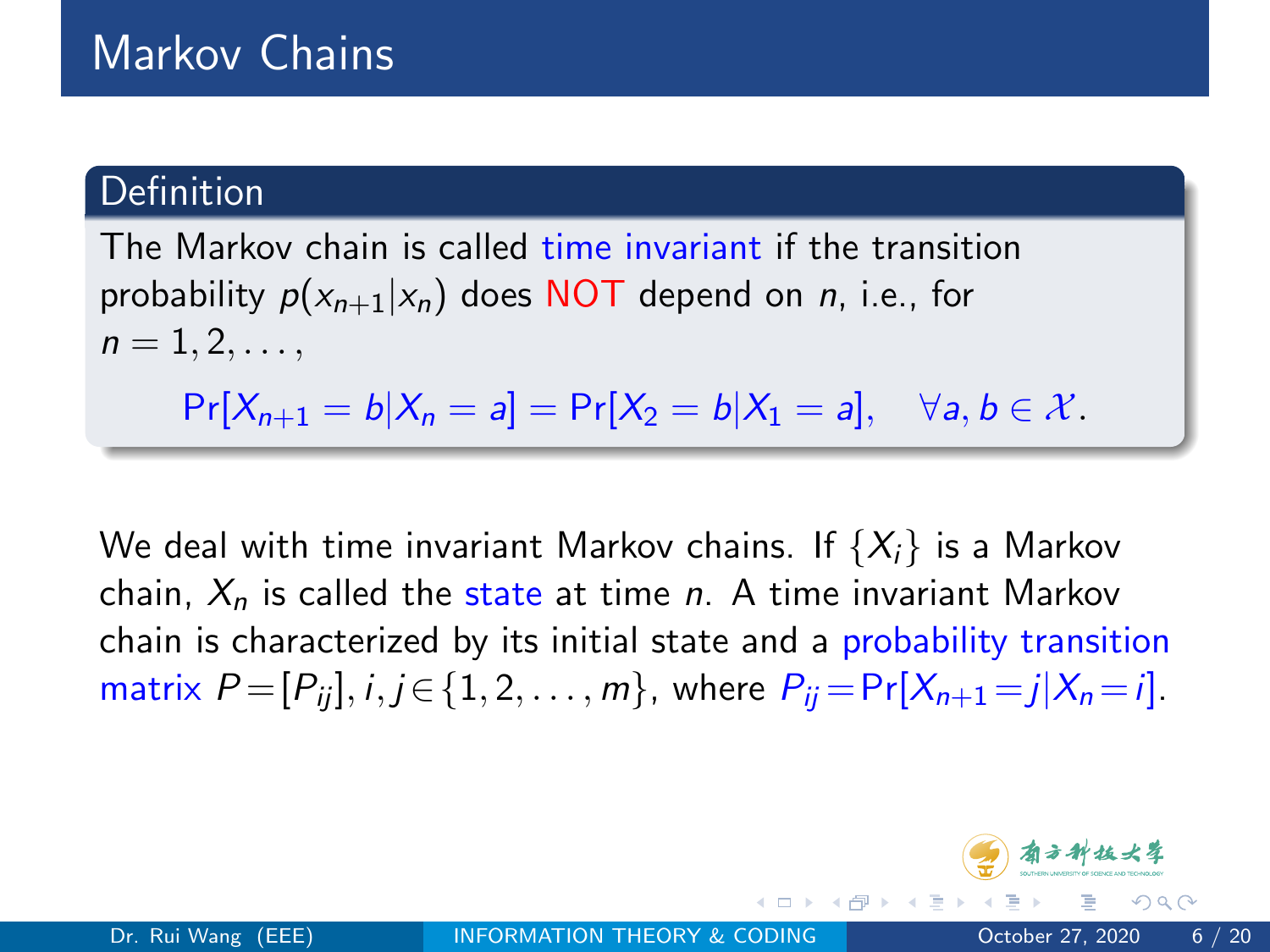#### Markov Chain Example: Simple Weather Model

$$
\rho(S|S) = 1 - \beta, \rho(R|R) = 1 - \alpha, \rho(R|S) = \beta, \rho(S|R) = \alpha
$$
\n
$$
P = \begin{bmatrix} 1 - \beta & \beta \\ \alpha & 1 - \alpha \end{bmatrix}
$$
\n
$$
\alpha
$$
\n
$$
1 - \beta
$$
\n
$$
\beta
$$
\n
$$
\beta
$$
\n
$$
\beta
$$
\n
$$
\beta
$$
\n
$$
\beta
$$
\n
$$
\beta
$$
\n
$$
\beta
$$
\n
$$
\beta
$$
\n
$$
\beta
$$
\n
$$
\beta
$$
\n
$$
\beta
$$
\n
$$
\beta
$$
\n
$$
\beta
$$
\n
$$
\beta
$$
\n
$$
\beta
$$
\n
$$
\beta
$$
\n
$$
\beta
$$
\n
$$
\beta
$$
\n
$$
\beta
$$
\n
$$
\beta
$$
\n
$$
\beta
$$
\n
$$
\beta
$$
\n
$$
\beta
$$
\n
$$
\beta
$$
\n
$$
\beta
$$
\n
$$
\beta
$$
\n
$$
\beta
$$
\n
$$
\beta
$$
\n
$$
\beta
$$
\n
$$
\beta
$$
\n
$$
\beta
$$
\n
$$
\beta
$$
\n
$$
\beta
$$
\n
$$
\beta
$$
\n
$$
\beta
$$
\n
$$
\beta
$$
\n
$$
\beta
$$
\n
$$
\beta
$$
\n
$$
\beta
$$
\n
$$
\beta
$$
\n
$$
\beta
$$
\n
$$
\beta
$$
\n
$$
\beta
$$
\n
$$
\beta
$$
\n
$$
\beta
$$
\n
$$
\beta
$$
\n
$$
\beta
$$
\n
$$
\beta
$$
\n
$$
\beta
$$
\n
$$
\beta
$$
\n
$$
\beta
$$
\n
$$
\beta
$$
\n
$$
\beta
$$
\n
$$
\beta
$$
\n
$$
\beta
$$
\n
$$
\beta
$$
\n
$$
\beta
$$
\n
$$
\beta
$$
\n
$$
\beta
$$
\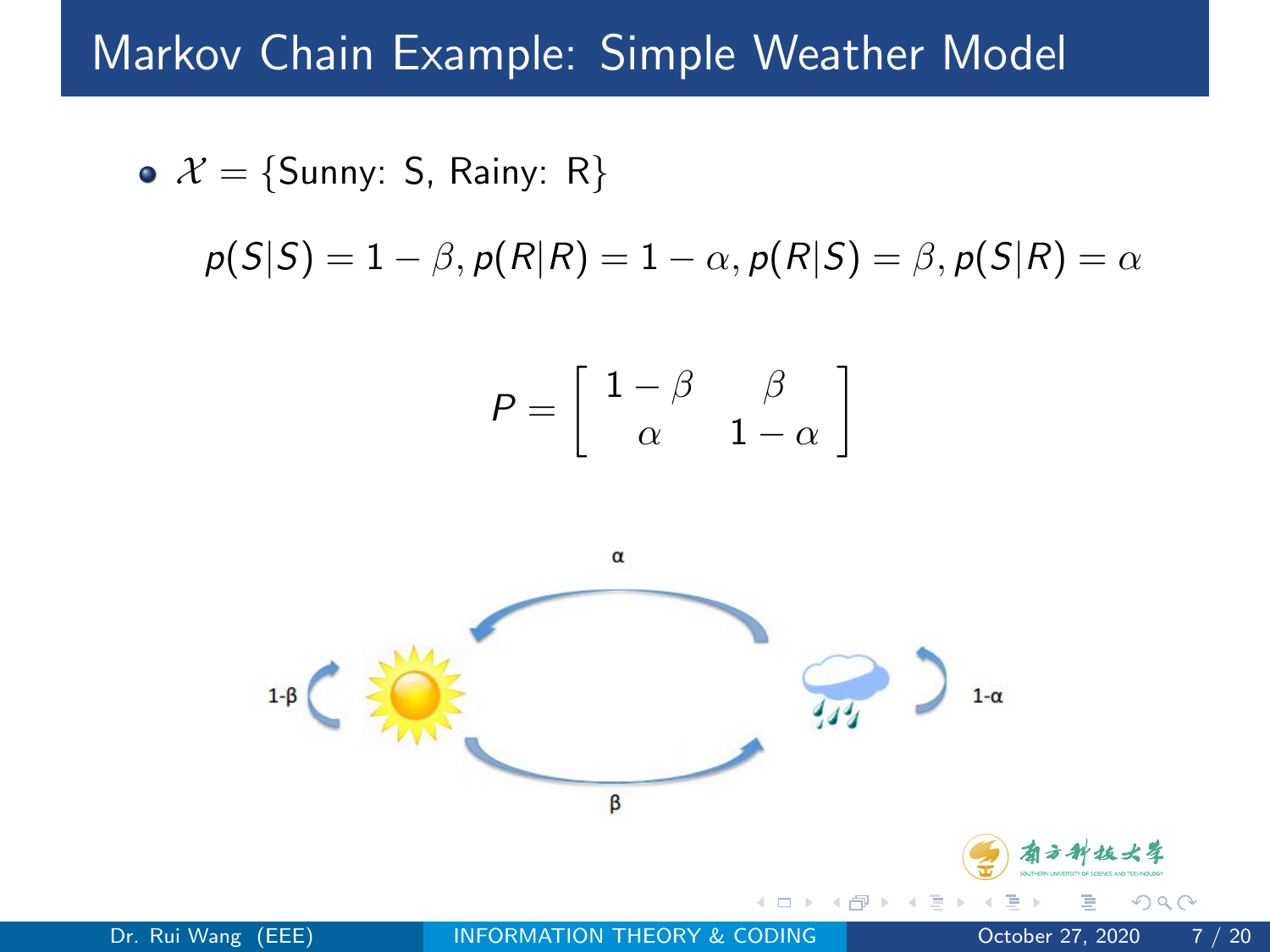# Markov Chain Example: Simple Weather Model

• Probability of seeing a sequence SSRR:

 $p(SSRR) = p(S)p(S|S)p(R|S)p(R|R) = p(S)(1 - \beta)\beta(1 - \alpha)$ 

Suppose the first day is "Sunny" with probability  $\gamma$ , what is the weather distribution of the second day, third day, ...?

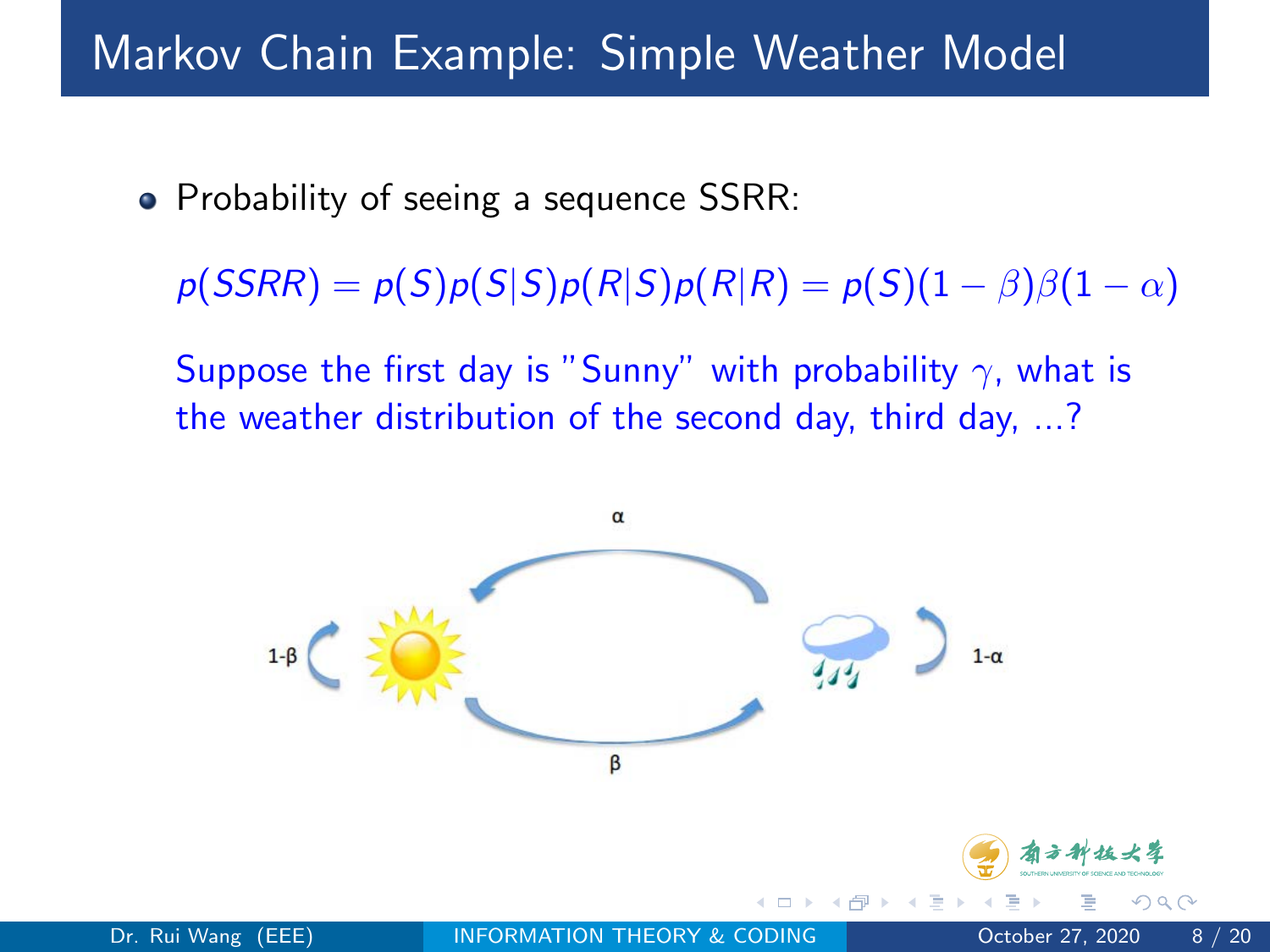# Stationary Distribution

 $\bullet$  If the PMF of the random variable at time *n* is  $\mu_{i}^{n} = \Pr[X_{n} = i]$ , the PMF at time  $n + 1$ , say  $\mu^{n+1}_j = \mathsf{Pr}[X_{n+1} = j]$ , can be written as

$$
\mu_j^{n+1} = \sum_i \mu_i^n \Pr[X_{n+1} = j | X_n = i] = \sum_i \mu_i^n P_{ij}.
$$

 $\{\mu_i^n | \forall i\}$  is called a stationary distribution if  $\mu_i^n = \mu_i^{n+1}$ n+1<br>i



つへへ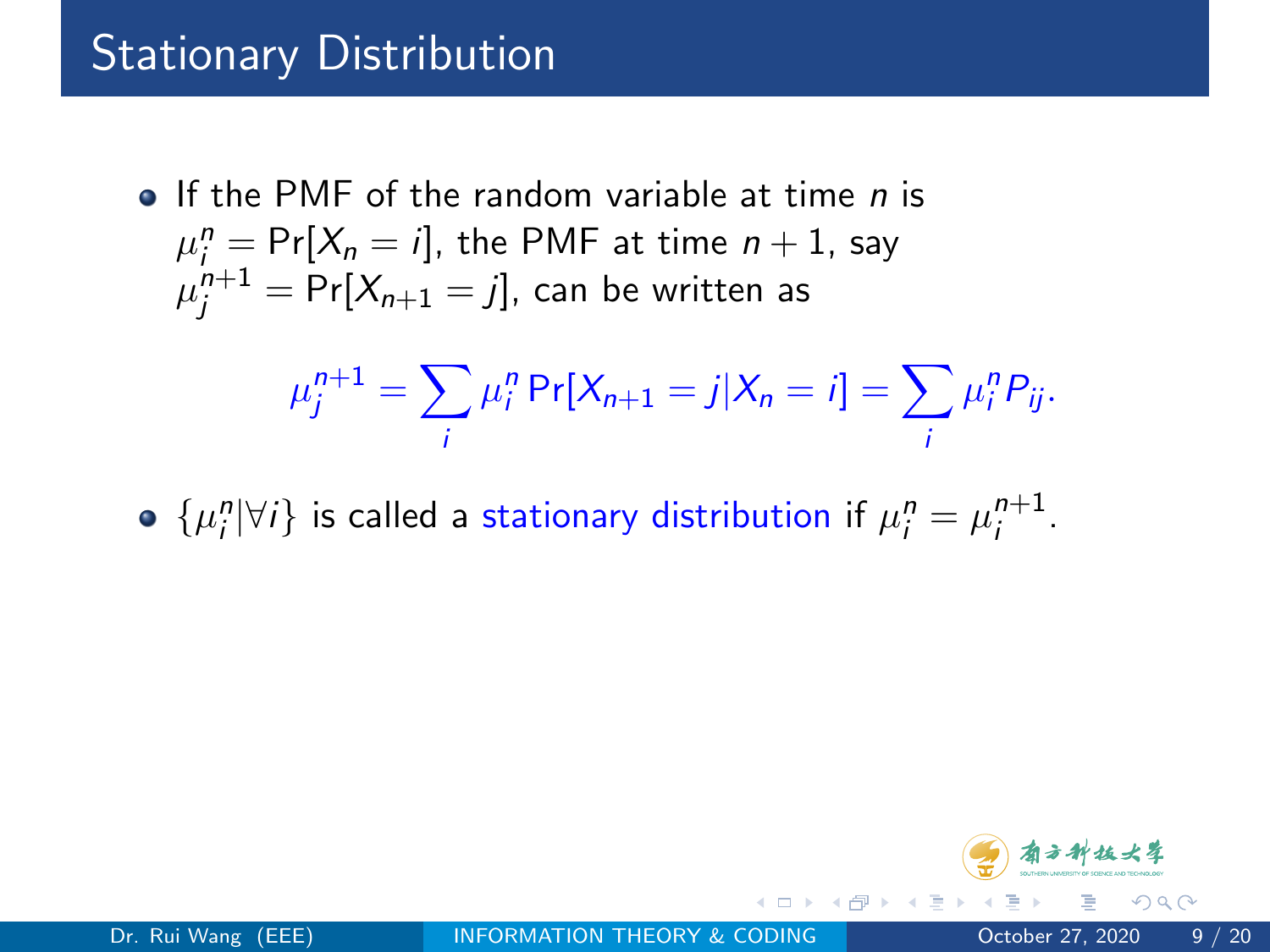## Stationary Distribution

• If 
$$
\mu = [\mu_S, \mu_R] = \begin{bmatrix} \frac{\alpha}{\alpha + \beta} & \frac{\beta}{\alpha + \beta} \end{bmatrix}
$$
  

$$
P = \begin{bmatrix} 1 - \beta & \beta \\ \alpha & 1 - \alpha \end{bmatrix}
$$

$$
\rho(X_{n+1} = S) = \rho(S|S)\mu_S + \rho(S|R)\mu_R
$$
  
=  $(1 - \beta)\frac{\alpha}{\alpha + \beta} + \alpha\frac{\beta}{\alpha + \beta} = \frac{\alpha}{\alpha + \beta} = \mu_S.$ 

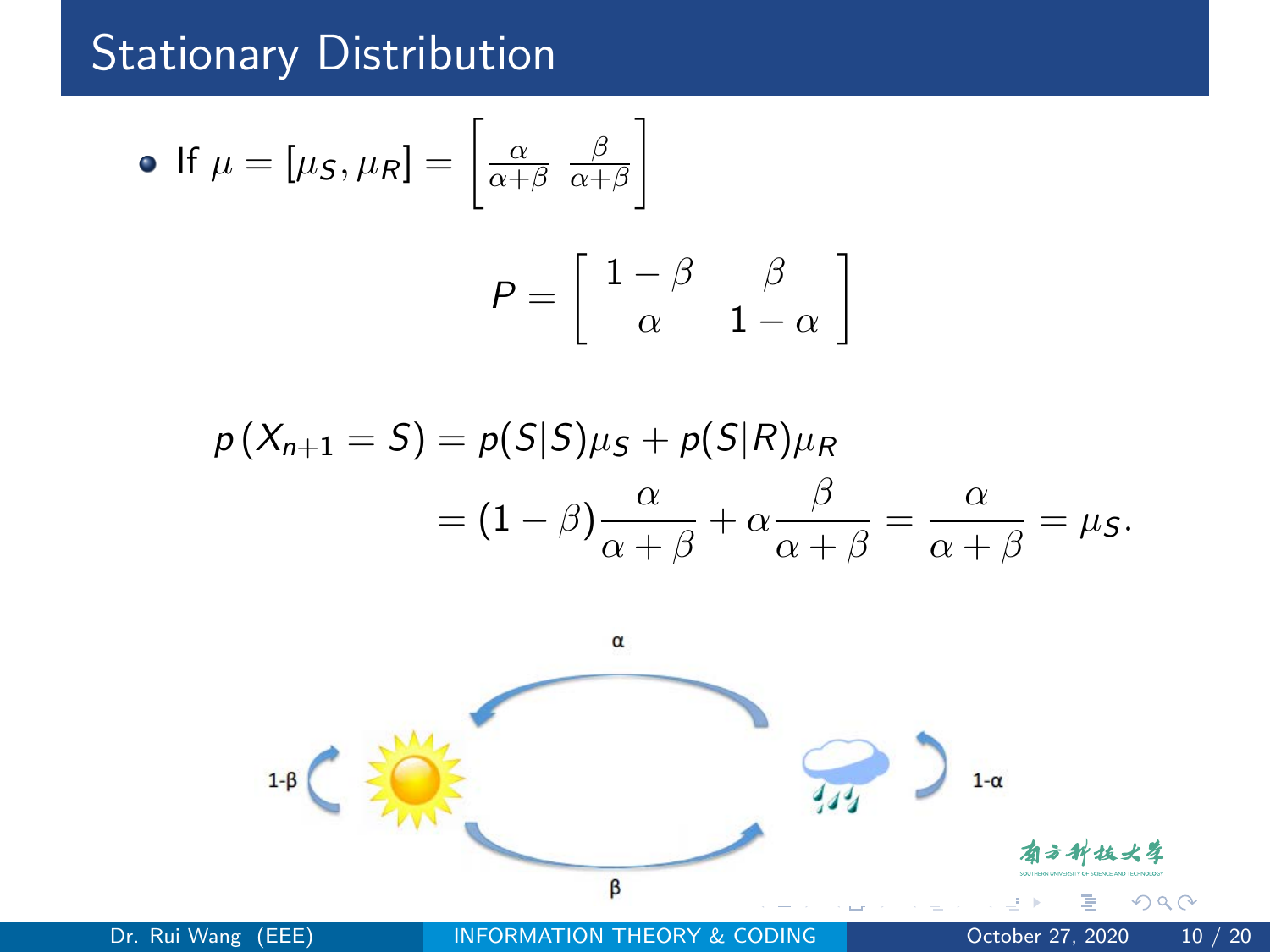# Stationary Distribution

- How to calculate stationary distribution?
	- Stationary distribution  $\mu_i, i=1,2,\ldots,|\mathcal{X}|$  satisfies

$$
\mu_j = \sum_{i=1}^{|\mathcal{X}|} \mu_i P_{ij}
$$
 and  $\sum_{i=1}^{|\mathcal{X}|} \mu_i = 1$ .



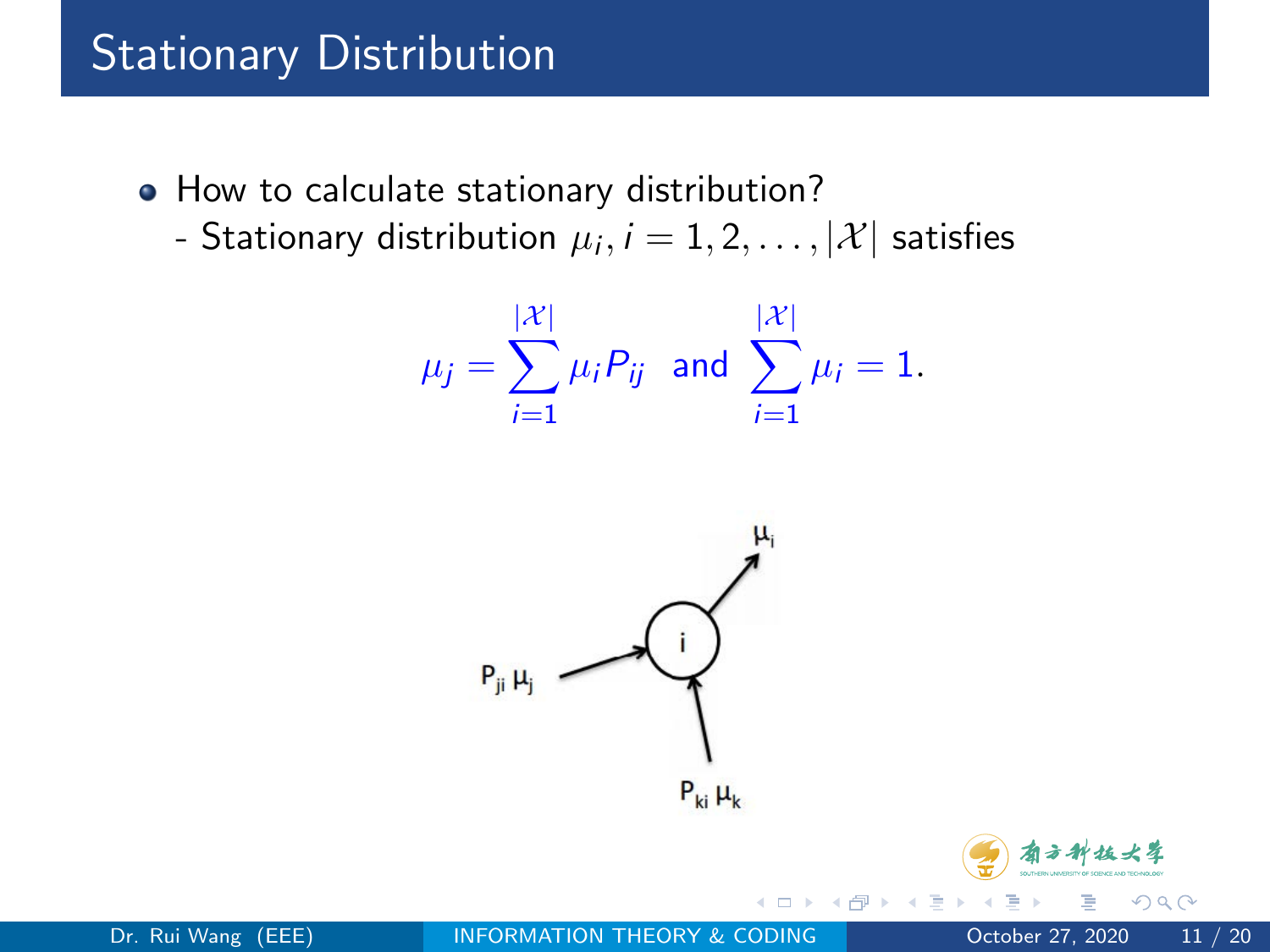When  $X_i$ 's are i.i.d., the entropy

$$
H(X^n) = H(X_1, X_2, \ldots, X_n) = \sum_{i=1}^n H(X_i) = nH(X).
$$

With dependent sequences  $X_i$ 's, how does  $H(X^n)$  grow with n?

**• Entropy rate characterized the growth rate.** 

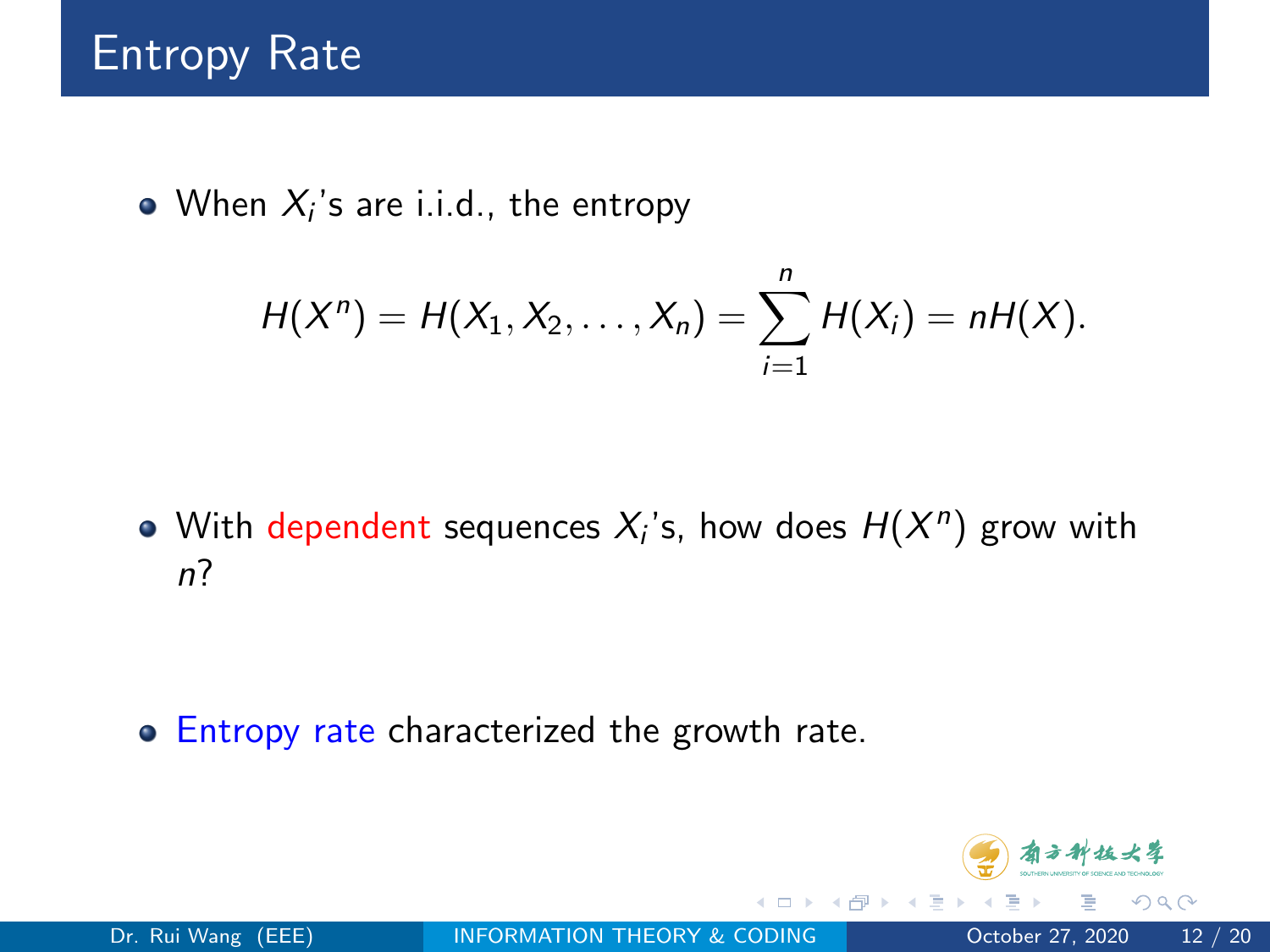• Definition 1: average entropy per symbol

$$
H(\mathcal{X}) = \lim_{n \to \infty} \frac{H(X_1, X_2, \ldots, X_n)}{n}
$$

• Definition 2: conditional entropy of the last r.v. given the past

$$
H'(\mathcal{X})=\lim_{n\to\infty}H(X_n|X_{n-1},X_{n-2},\ldots,X_1)
$$

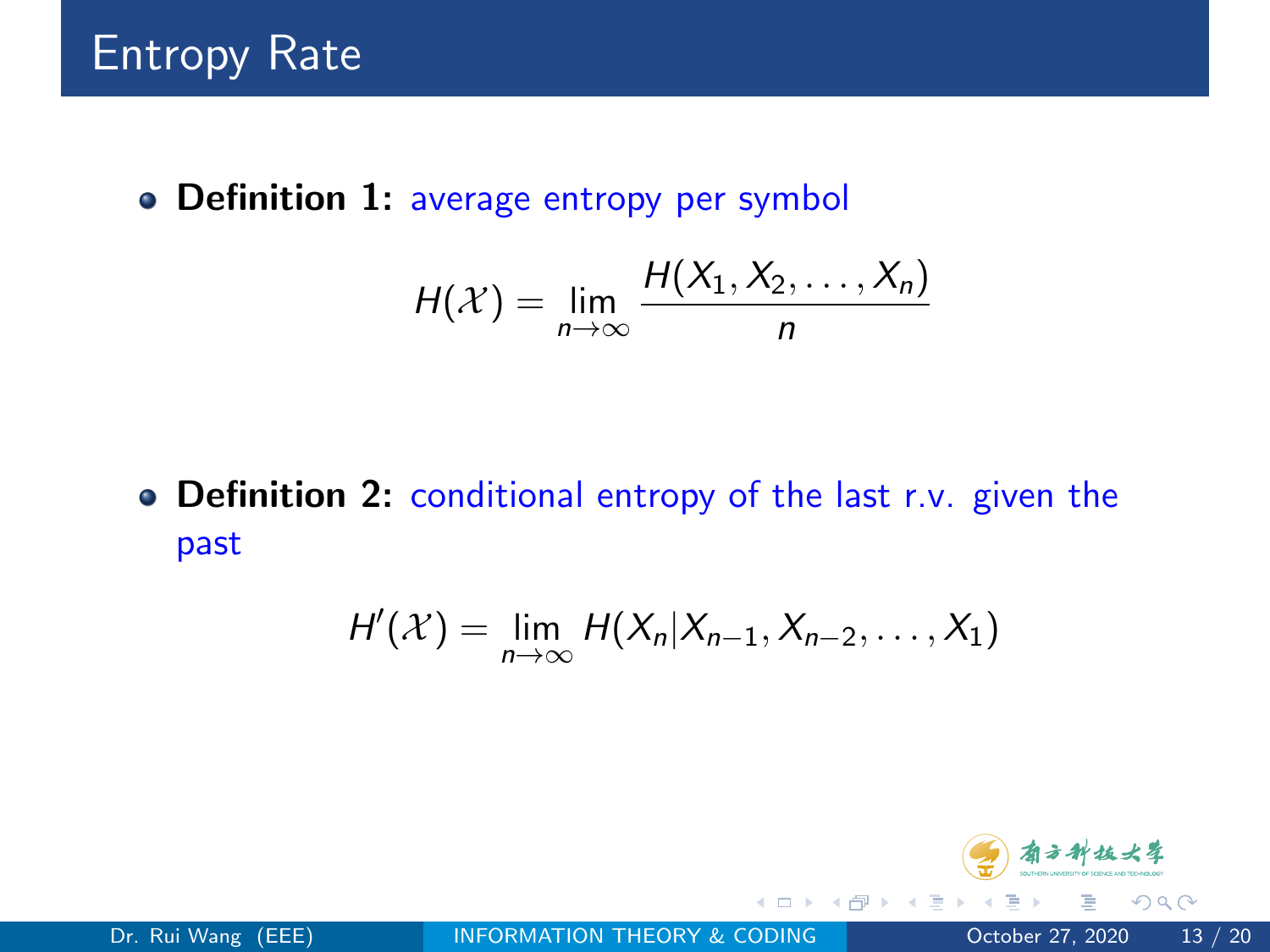# Entropy Rate

#### Theorem 4.2.2

For a stationary stochastic process,  $H(X_n|X_{n-1},...,X_1)$  is nonincreasing in n and has a limit  $H'(\mathcal{X})$ .

#### Proof.

$$
H(X_{n+1}|X_1, X_2, \ldots, X_n) \leq H(X_{n+1}|X_n, \ldots, X_2)
$$
  
stationary  

$$
= H(X_n|X_{n-1}, \ldots, X_1),
$$

- $-H(X_n|X_{n-1}, \ldots, X_1)$  decreases as *n* increases
- $-H(X) > 0$

- The limit must exist.

4 **EL F**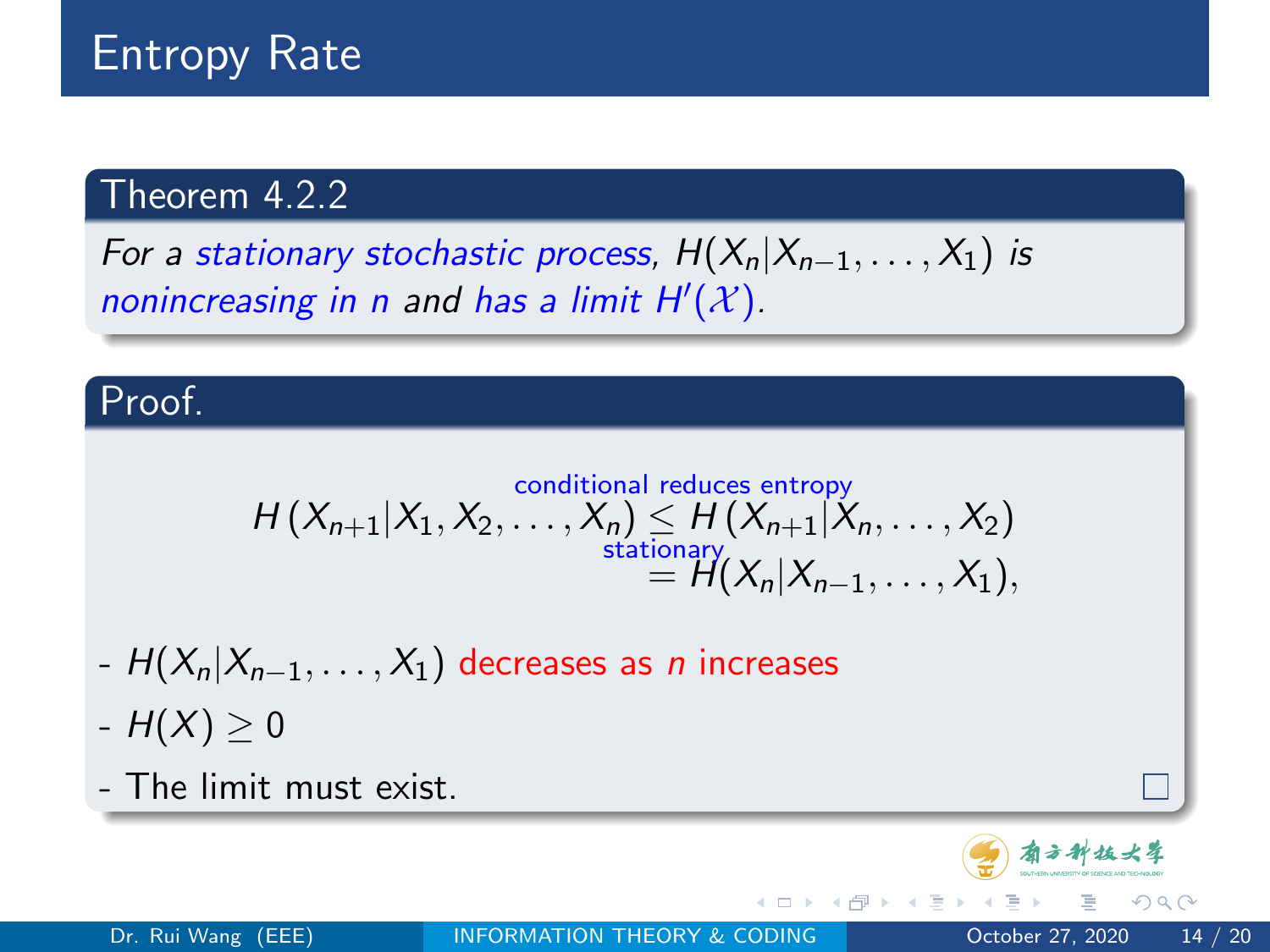# Entropy Rate

#### Theorem 4.2.1

For a stationary stochastic process,  $H(\mathcal{X}) = H'(\mathcal{X})$ .

#### Proof.

By the chain rule,

$$
\frac{1}{n}H(X_1,\ldots,X_n)=\frac{1}{n}\sum_{i=1}^n H(X_i|X_{i-1},\ldots,X_1).
$$

$$
\bullet \ \ H(X_n|X_{n-1},\ldots,X_1)\to H'(\mathcal{X})
$$

Cesaro mean: If  $a_n \to a$ ,  $b_n = \frac{1}{n}$  $\frac{1}{n}\sum_{i=1}^n a_i$ , then  $b_n \to a$ .

So

$$
\frac{1}{n}H(X_1,\ldots,X_n)\to H'(\mathcal{X})
$$

看方种技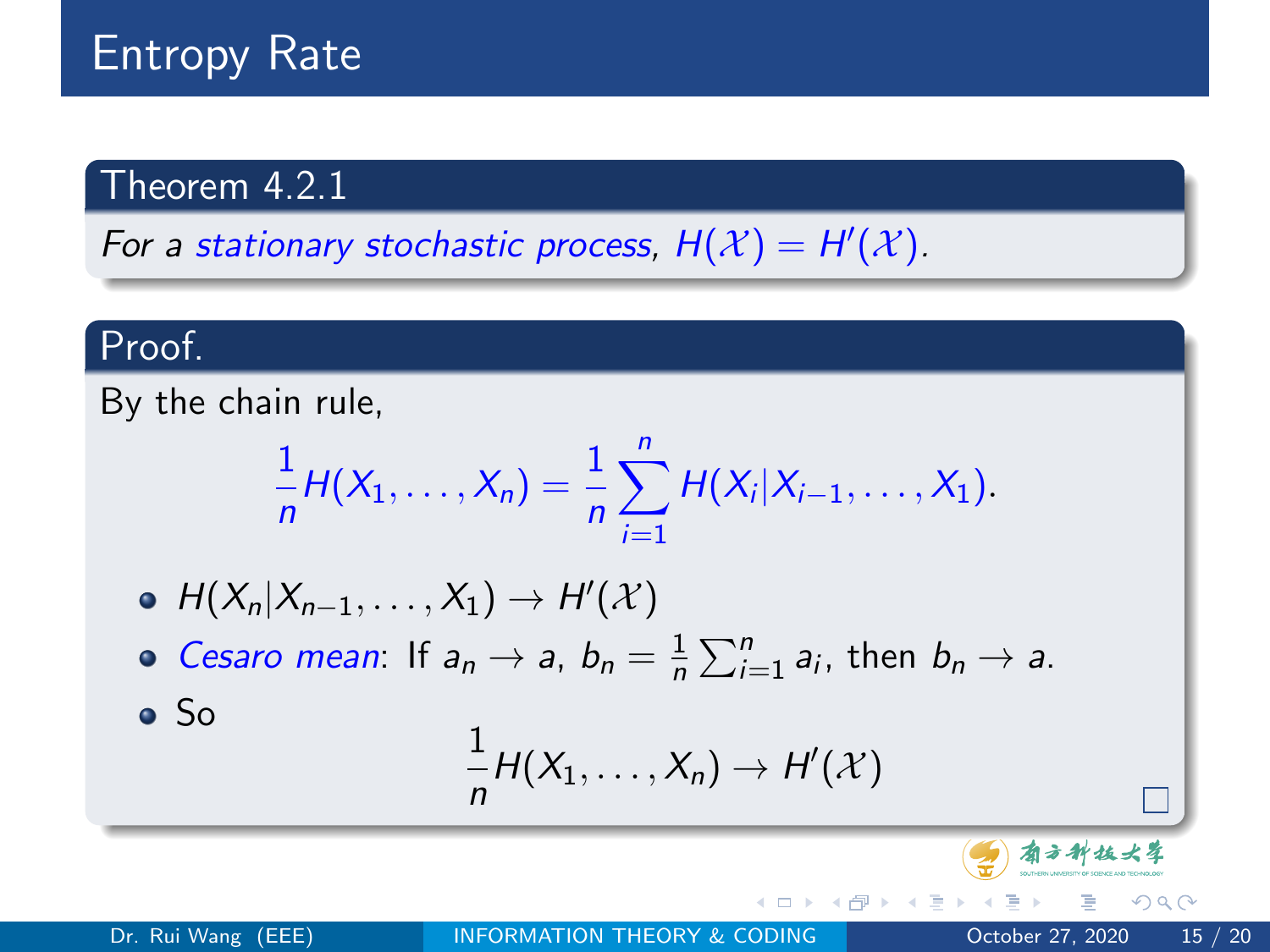# AEP for Stationary Ergodic Process (chap 16)

$$
-\frac{1}{n}\log p(X_1,\ldots,X_n)\to H(\mathcal{X})
$$

- $p(X_1,\ldots,X_n) \approx 2^{-nH(X)}$
- Typical sequences in typical set of size  $2^{-nH(\mathcal{X})}$
- We can use  $nH(\mathcal{X})$  bits to reprensent typical sequences

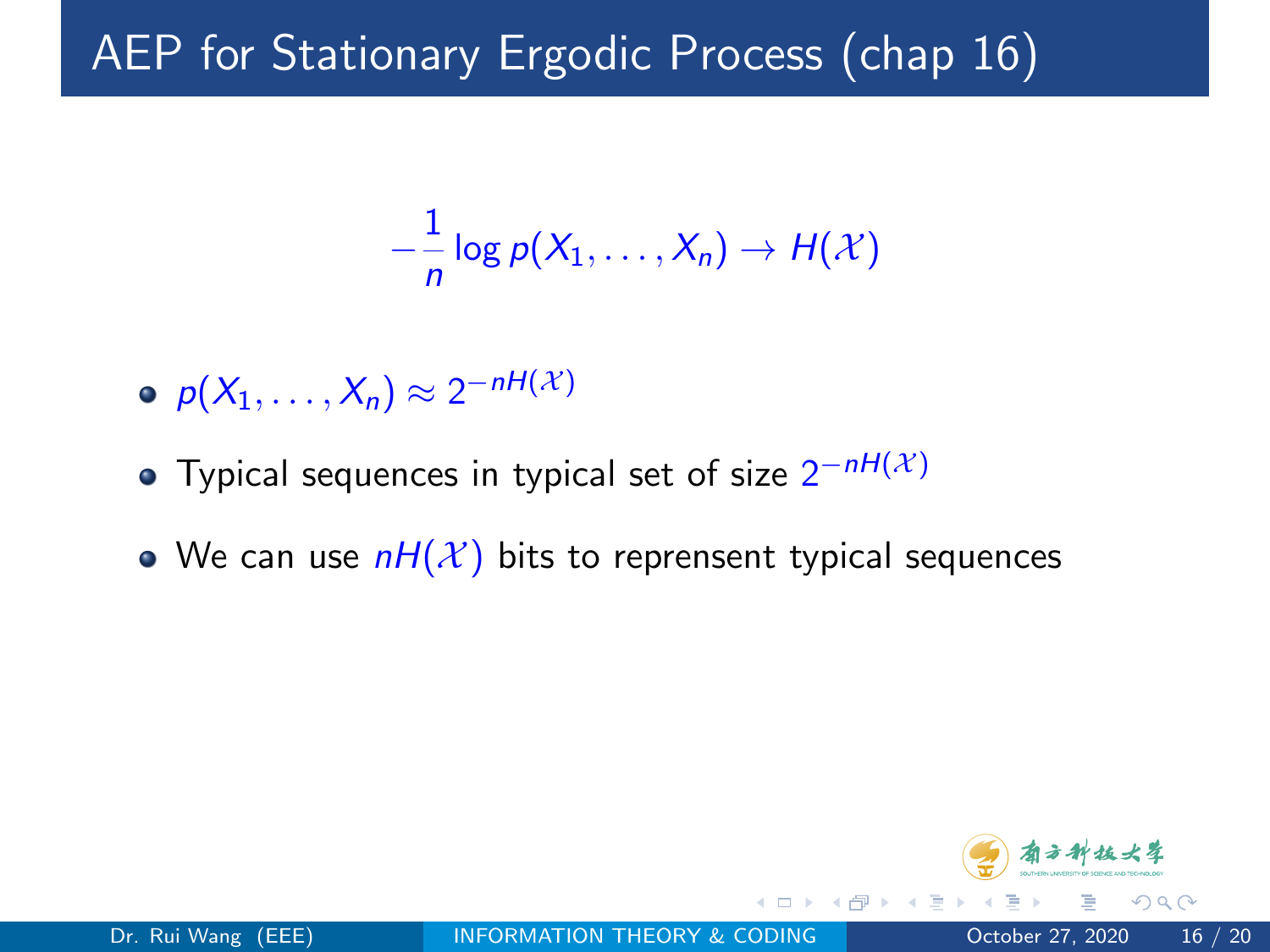### Entropy Rate for Markov Chain

• For a stationary Markov chain, the entropy rate is

$$
H(\mathcal{X}) = H'(\mathcal{X}) = \lim H(X_n | X_{n-1}, \dots, X_1) = \lim H(X_n | X_{n-1})
$$
  
= H(X<sub>2</sub>|X<sub>1</sub>)

• Let  $P_{ii} = Pr[X_2 = j | X_1 = i]$ . By definition, entropy rate of stationary Markov chain

$$
H(\mathcal{X}) = H(X_2|X_1) = \sum_i \mu_i (\sum_j -P_{ij} \log P_{ij})
$$
  
= 
$$
-\sum_{ij} \mu_i P_{ij} \log P_{ij}
$$



つへへ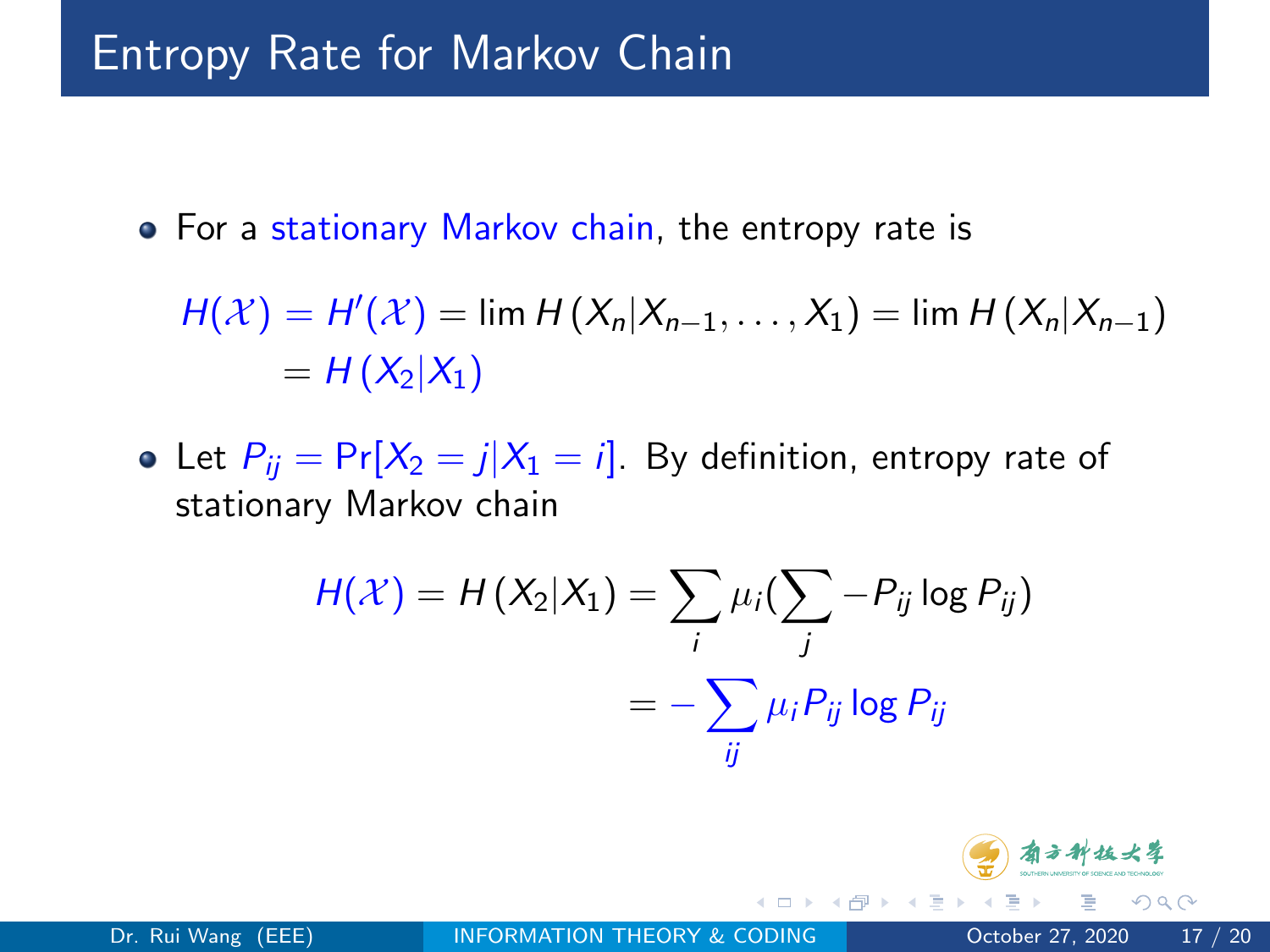# **To Calculate Entropy Rate**

 $\bullet$  Find stationary distribution  $\mu_i$ 

$$
\mu_i = \sum_j \mu_j p_{ji} \text{ and } \sum_{i=1}^{|\mathcal{X}|} \mu_i = 1
$$

**2** User transition probability  $P_{ii}$ 

$$
H(\mathcal{X}) = -\sum_{ij} \mu_i P_{ij} \log P_{ij}
$$

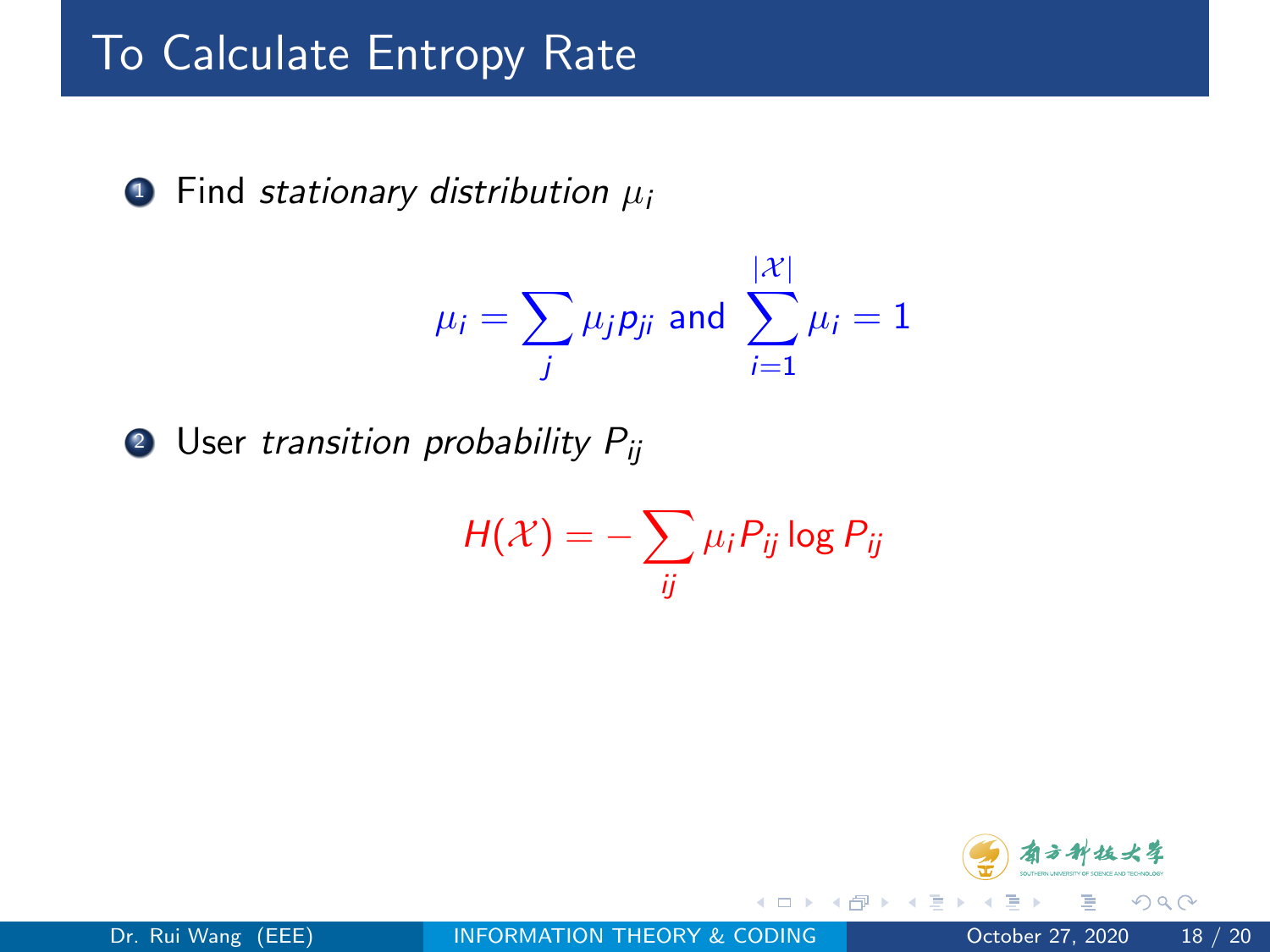#### Entropy Rate of Weather Model

• Stationary distribution 
$$
\mu(S) = \frac{\alpha}{\alpha + \beta}
$$
,  $\mu(R) = \frac{\beta}{\alpha + \beta}$ 

$$
P = \left[ \begin{array}{cc} 1 - \beta & \beta \\ \alpha & 1 - \alpha \end{array} \right]
$$

$$
H(\mathcal{X}) = \mu(S)H(\beta) + \mu(R)H(\alpha)
$$
  
=  $\frac{\alpha}{\alpha + \beta}H(\beta) + \frac{\beta}{\alpha + \beta}H(\alpha)$   
Jensen's inequality  $\alpha\beta$   
 $\leq H(2\frac{\alpha\beta}{\alpha + \beta})$ 

Maximum when  $\alpha = \beta = 1/2$ : degenerate to independent process 看方种技大学

Dr. Rui Wang (EEE) **[INFORMATION THEORY & CODING](#page-0-0) October 27, 2020** 19 / 20

 $QQ$